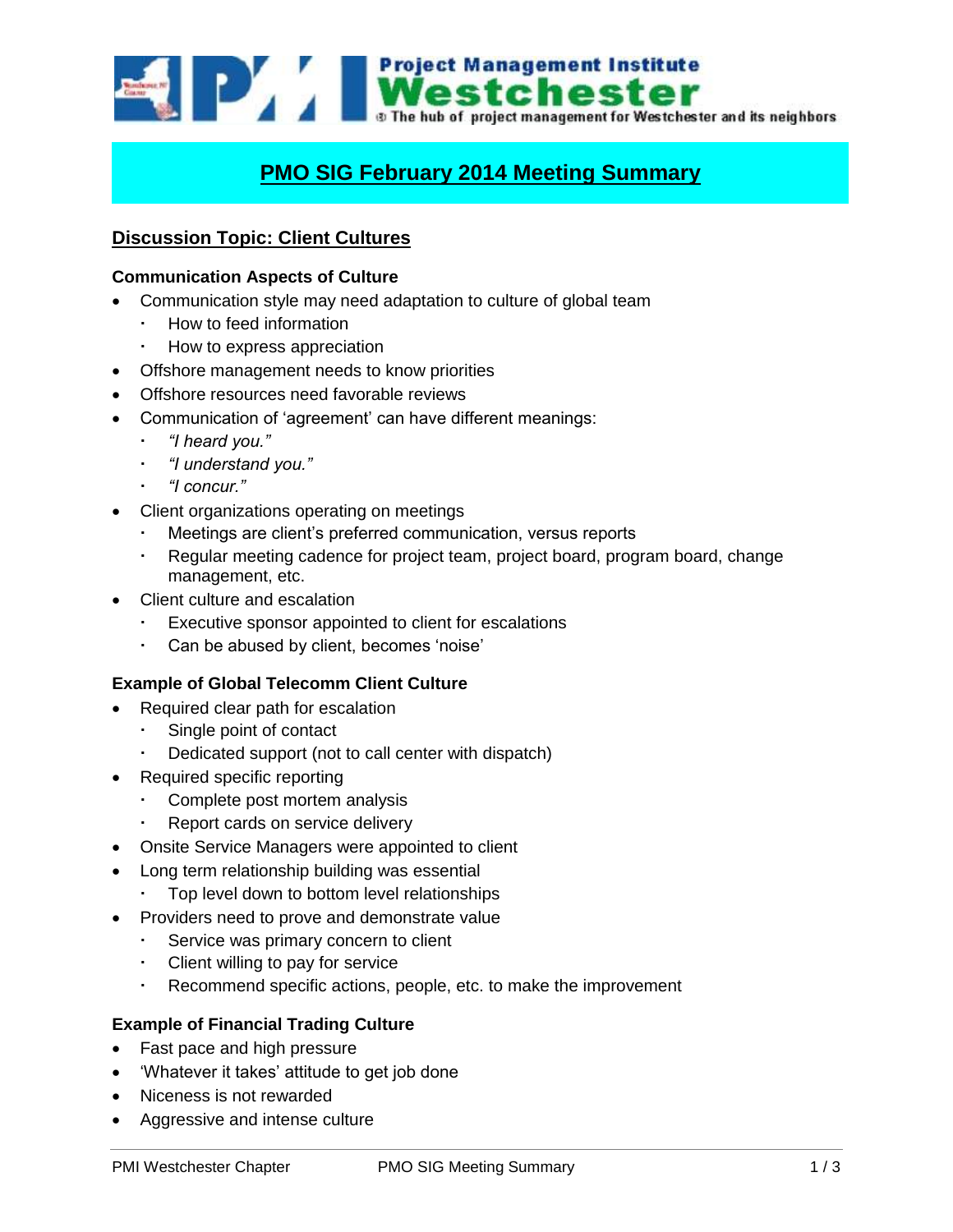

#### **Example of Healthcare Culture**

- Lives are at stake, versus money
	- Brings a different intensity to the job
- Close circuit of clients 'small world' (everyone knows each other)
	- Collaboration from user groups, symposiums, grants
	- Competing for resources, vendor attention, staff

#### **Service Industry Considerations for Client Cultures**

- Broader understanding of clients needed
	- Big, small, difficult, easy clients
- Clients needy in different ways

### **Other Client Culture Differences**

- Union vs. non-union
- Accommodating vs. demanding
	- e.g. in a weather emergency personal safety consideration vs. no excuses
- New York Culture perception
	- Aggressive, pushy, in a hurry, fast-talking

## **Next Meeting**

Next meeting is in March. Topic: TBD

## **PMO SIG Discussion Topics to Consider**

- 1. PMO Practice
	- a. PMO Resources Templates, Websites, etc.
- $\sqrt{\phantom{a}}$  b. PMO Best Practices to support learning and process improvement within project teams
- $\sqrt{ }$  c. Coordination to roll out Agile in your organization
	- d. PMO Governance and Portfolios
	- 2. PMO Promotion
		- a. Looking at the PMO from the Outside
		- b. PMO Promotion in the Academic World
		- c. Promoting the value of the PMO
		- d. Explaining the benefits of the PMO
	- 3. Organizing and Starting the PMO
		- a. Defining the Role of the PMO
		- b. Supporting Organizational Decisions
		- c. The PMO and Cross Organizational Matrix Management
		- d. Lifecycle of a PMO, how to start one and pitfalls at different stages of the lifecycle
		- e. Where should the PMO be migrated into with a company that re-organizes, downsizes?
		- f. Criteria to establish a PMO in your organization When does it NOT make sense to have a PMO?
- $\sqrt{q}$  g. Should the PMO be in-sourced or out-sourced? Why?